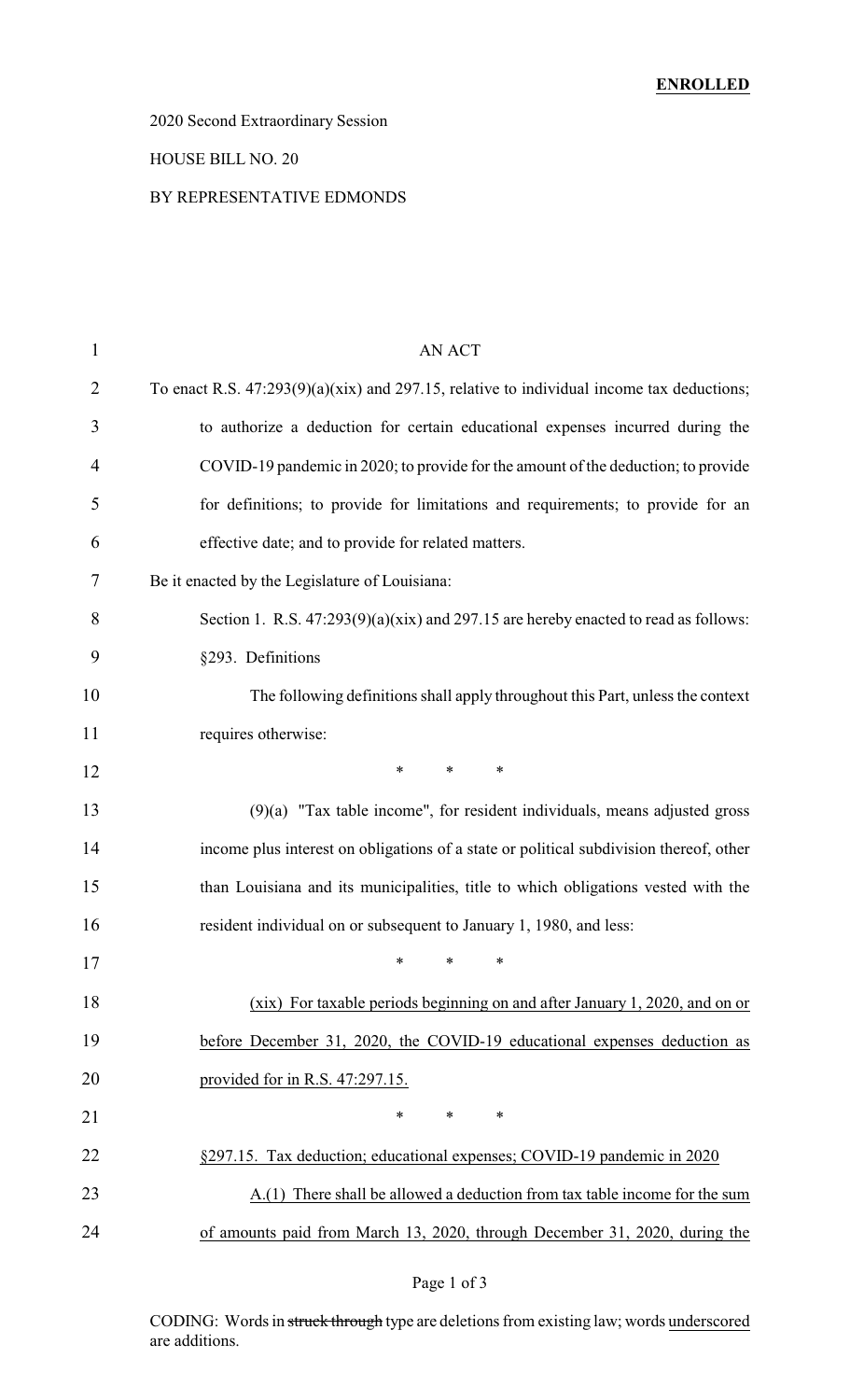| $\mathbf{1}$   | COVID-19<br>pandemic for expenses for educational coaching services for an in-                |
|----------------|-----------------------------------------------------------------------------------------------|
| $\overline{2}$ | person facilitator of virtual education delivered by a public or approved nonpublic           |
| 3              | elementary or secondary school.                                                               |
| 4              | (2) The amount of the deduction authorized by this Section shall be equal to                  |
| 5              | the actual amount of eligible educational coaching services paid by the taxpayer per          |
| 6              | eligible child or five thousand dollars per eligible child, whichever is less. The            |
| 7              | amount of the deduction authorized in this Section shall not exceed the total taxable         |
| 8              | income of the individual.                                                                     |
| 9              | B. For purposes of this Section, the following words shall have the following                 |
| 10             | meanings unless the context clearly indicates otherwise:                                      |
| 11             | (1) "Approved nonpublic elementary or secondary school" shall mean a                          |
| 12             | nonpublic elementary or secondary school located in Louisiana which complies with             |
| 13             | the criteria set forth in <i>Brumfield, et al. v. Dodd, et al.</i> 425 F. Supp. 528 (E.D. La. |
| 14             | 1977) and Section $501(c)(3)$ of the Internal Revenue Code, or any public elementary          |
| 15             | or secondary laboratory school which is operated by a public college or university.           |
| 16             | "Eligible child" shall mean a student who qualifies as a dependency                           |
| 17             | exemption on the taxpayer's Louisiana income tax return for either the taxable year           |
| 18             | or the prior taxable year.                                                                    |
| 19             | (3) "Immediate family" shall mean the taxpayer's spouse, the children of the                  |
| 20             | taxpayer, the spouses of the taxpayer's children, the taxpayer's brothers or sisters and      |
| 21             | their spouses, the taxpayer's parents, and the parents of the taxpayer's spouse.              |
| 22             | "In-person facilitator of virtual education" shall mean an individual<br>(4)                  |
| 23             | providing in-person instruction or assistance to one or more elementary or secondary          |
| 24             | school students who is at least eighteen years of age at the time services are provided       |
| 25             | or, if not eighteen years of age at the time services are provided, who graduated from        |
| 26             | high school. The individual providing the in-person instruction or assistance shall           |
| 27             | not be the taxpayer or a member of the taxpayer's immediate family.                           |
| 28             | C. Expenses claimed by a taxpayer pursuant to the provisions of this Section                  |
| 29             | shall not be eligible for the deductions provided for in R.S. 47:297.10, 297.11, or           |
| 30             | 297.12 or the credit provided for in R.S. 47:297.4.                                           |

# Page 2 of 3

CODING: Words in struck through type are deletions from existing law; words underscored are additions.